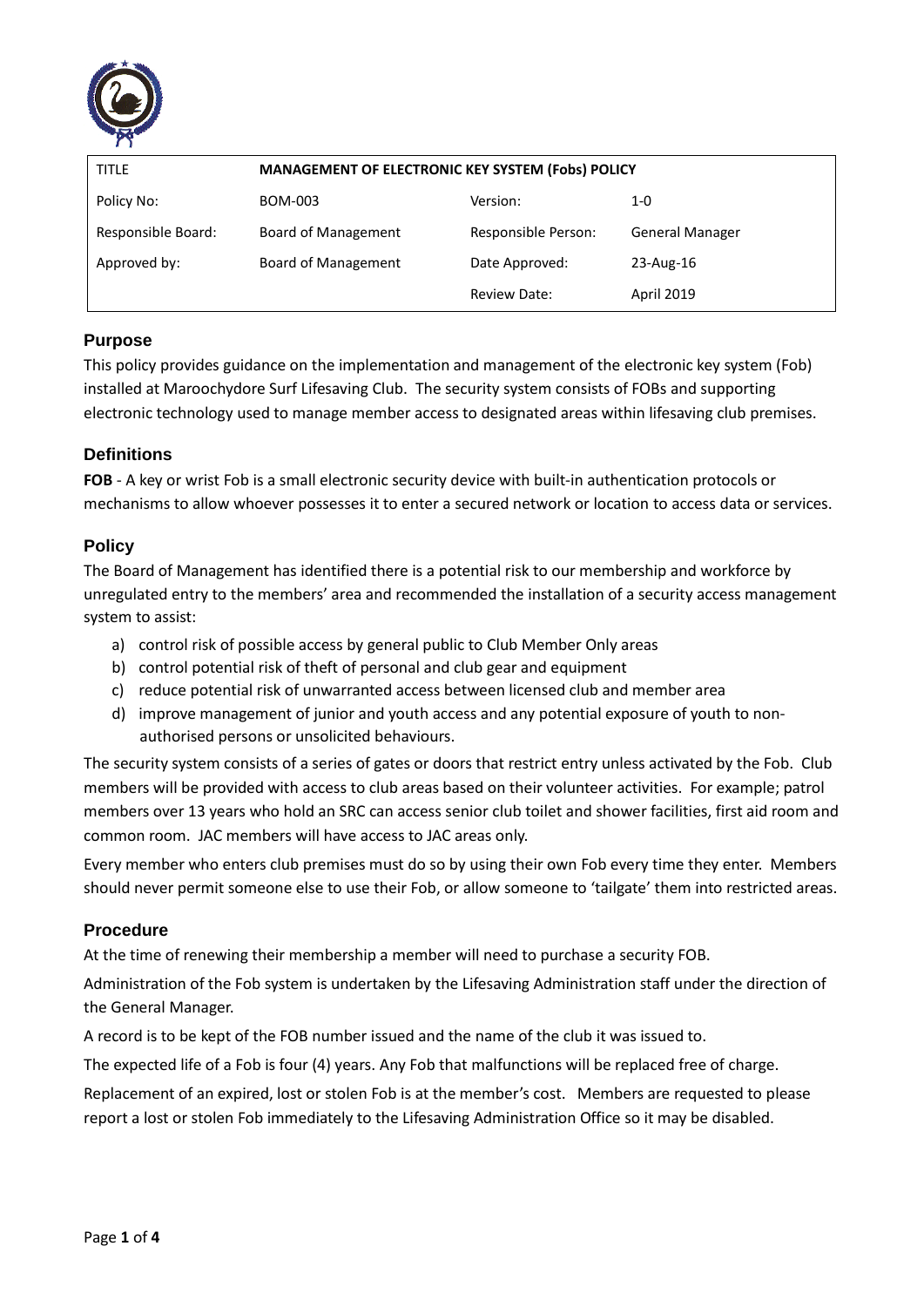FOB access to restricted areas will cease on:

- a) 30 April each year, unless the member has renewed their membership subscription. Once the membership fee is paid the FOB will be re-activated,
- b) for members over 18 years the expiry of, or withdrawal of their Blue Card (Working with Children Check).
- c) Suspension from surf lifesaving club.

## **1. Access Permissions**

The Board of Management has endorsed the following access permissions for club members, Guests and Visitors.

1.1.Senior Club Member Access

Standard access permissions for senior club members including members over 13 years of age who hold a Surf Rescue Certificate and participate in patrol duties.

| <b>MEMBERSHIP CATEGORY</b>         | <b>EXTERNAL</b> | <b>FIRST AID</b> | <b>IRB</b>  | <b>SENIOR</b>  | <b>BUNK</b>  | <b>GYM</b>     | <b>JAC ROOM &amp;</b> | <b>DISABLED</b> |
|------------------------------------|-----------------|------------------|-------------|----------------|--------------|----------------|-----------------------|-----------------|
|                                    | <b>DOORS</b>    | <b>ROOM</b>      | <b>ROOM</b> | <b>TOILETS</b> | <b>ROOMS</b> | $(6^{th}$ Ave) | <b>TOILET</b>         | <b>TOILET</b>   |
| <b>Board of</b>                    | Yes             | Yes              | Yes         | Yes            | Yes          | No             | President,            | Yes             |
| <b>Management</b>                  |                 |                  |             |                |              |                | Deputy                |                 |
|                                    |                 |                  |             |                |              |                | President,            |                 |
|                                    |                 |                  |             |                |              |                | DoSLS & DoJA          |                 |
| <b>Club Coach (Paid</b>            | Yes             | Yes              | <b>No</b>   | Yes            | No.          | Yes            | Yes                   | Yes             |
| employees)                         |                 |                  |             |                |              |                |                       |                 |
| <b>Patrol</b> - Holders of SRC     | Yes             | Yes              | <b>No</b>   | Yes            | No.          | No.            | <b>No</b>             | <b>No</b>       |
| (U14 & U15) or Bronze              |                 |                  |             |                |              |                |                       |                 |
| Medallion (15 plus)                |                 |                  |             |                |              |                |                       |                 |
| Senior Active<br>$\bullet$         |                 |                  |             |                |              |                |                       |                 |
| <b>Active Reserve</b><br>$\bullet$ |                 |                  |             |                |              |                |                       |                 |
| Cadet Active<br>٠                  |                 |                  |             |                |              |                |                       |                 |
| Award (Radio, FA)                  |                 |                  |             |                |              |                |                       |                 |
| Long Service<br>٠                  |                 |                  |             |                |              |                |                       |                 |
| Life Members<br>$\bullet$          |                 |                  |             |                |              |                |                       |                 |
| <b>Patrol Captain</b>              | Yes             | Yes              | Yes         | Yes            | <b>No</b>    | No.            | <b>No</b>             | Yes             |
| <b>First Aid Officer</b>           | Yes             | Yes              | No.         | Yes            | No.          | No             | No.                   | Yes             |
| <b>IRB Driver &amp; Crew</b>       | Yes             | Yes              | Yes         | Yes            | No.          | No.            | No.                   |                 |
| <b>Emergency Response</b>          | Yes             | Yes              | Yes         | Yes            | No           | No.            | No.                   |                 |
| Group                              |                 |                  |             |                |              |                |                       |                 |
| Associate – non-                   | Yes             | <b>No</b>        | <b>No</b>   | Yes            | No.          | No.            | <b>No</b>             |                 |
| patrolling                         |                 |                  |             |                |              |                |                       |                 |
| <b>Life Members</b>                | Yes             | <b>No</b>        | <b>No</b>   | Yes            | <b>No</b>    | No.            | <b>No</b>             | Yes             |

#### 1.2.Junior Activities Member Access

Junior Activity members (U6 to U13) have a designated JAC toilet facilities at the northern end of the club for their exclusive use. The Junior Activity toilet facilities and club room will be locked except during for the following activities:

- a) Sunday morning Junior Activity training [September to April] (Director of JA or authorised JA representative to open and close)
- b) Club sanctioned training (Club Coach or authorised JA representative to open and close)
- c) Club sanctioned JAC meetings.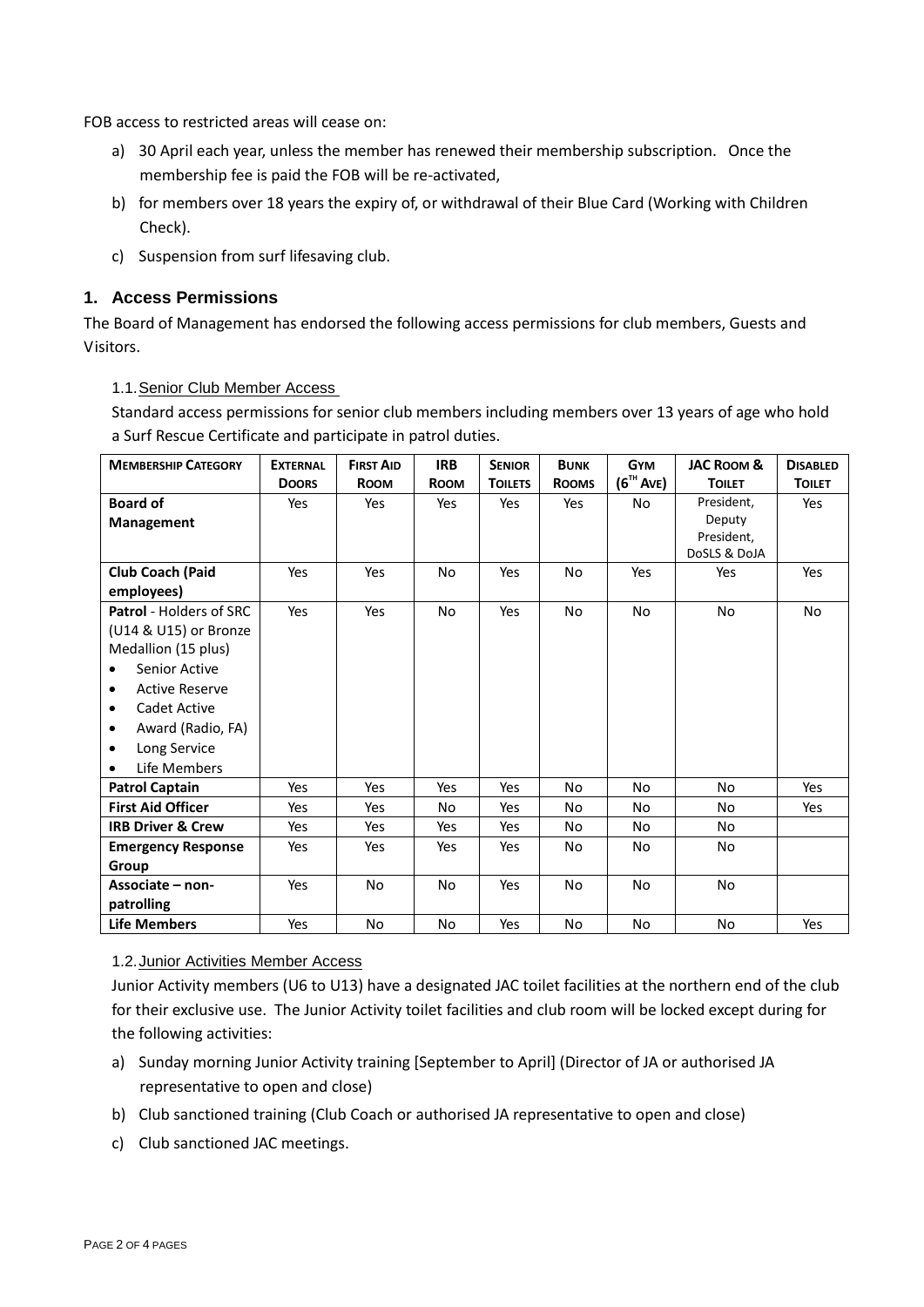### 1.3.Bunk Rooms (Male / Female)

Members will only be able to access the club bunk rooms (dormitories) if they hold activated FOBs for that area. Financial members over 18 years may apply to the Lifesaving Administration Office for their FOB to be activated to enter the bunk rooms. Members under 18 years must be accompanied by an adult when staying in the dormitories. A member or guest over 13 years may be issued with a FOB for use during their stay at the discretion of the Board of Management or General Manager. Male members or guests will be given access to the Male Bunk Room only. Female members or guests

will be given access to the Female Bunk Room only.

### 1.4.Single night or Infrequent Bunk Room Usage

Members are to pre-book with the Lifesaving Administration if they wish to stay in the Club Bunk Rooms. At the time of booking the Lifesaving Administration Office will adjust the members FOB to provide access to the relevant bunk room facility. Access will be removed from the member's FOB the day following their departure from the club.

#### 1.5.Regular Bunk Room Usage

Club members who intend to regularly stay in the club bunk rooms are to make written application to the Director of Administration and Membership for their bunk room access to be permanent for the financial year. The member will be advised if the application is granted and arrangements put in place for the member's FOB to be activated for the year (to 30 April each year).

#### 1.6.Visitors or Guests

Visitors or Guests that have been approved by the Board of Management to use the club bunk rooms will be able to hire FOBs for the duration of their stay. The Lifesaving Administration Officer will activate each FOB for entry to the relevant toilet and/or bunk room for the period of the stay.

FOBs are to be returned on departure.

### 1.7.Visitor or Guests FOB Hire charge

\$30 per guest. \$20 is refundable on return of FOB to cover administration costs.

### 1.8.Gymnasium

Fob access to the club Gymnasium is granted once a member has completed the Gymnasium Application form and paid the gym membership fee.

### **2. Monitoring and Reporting**

The General Manager is responsible for managing and monitoring member access to secured areas. Where a breach of a member's access is identified it is to be reported Board of Management for their consideration on what action should be taken.

### **3. Privacy**

The Board of Management is responsible for the maintenance of data held in the electronic Fob systems. No person other than a Board Member or their designated agent will be given access to the data contained in the systems or log files unless duly served with a legal order to do so.

Any member provided with a username and password for the system who is found to have used the data contained in it in any other capacity than that assigned to them may be subjected to civil and legal remedies.